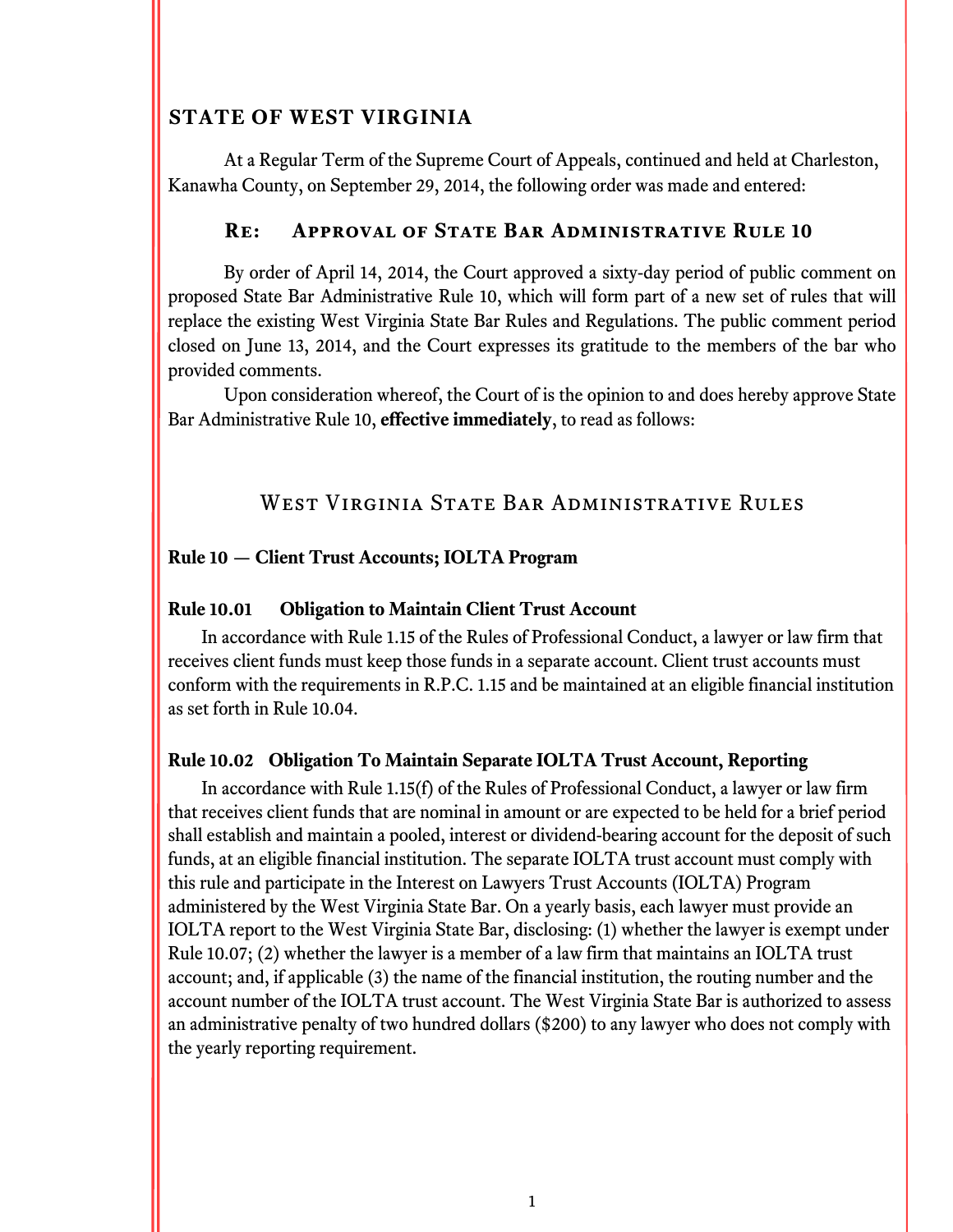#### **Rule 10.03 Determining What Funds to Deposit in an IOLTA Trust Account**

The IOLTA trust account shall include only such client funds that are so nominal in amount or are expected to be held for such a brief period of time such that the funds cannot earn income for the client in excess of the costs of securing that income. The lawyer shall review the account at reasonable intervals to determine whether circumstances warrant further action with respect to the funds of any client. In determining whether a client's funds can earn income in excess of costs, the lawyer or law firm shall consider the following factors:

(a) the amount of the funds to be deposited;

(b) the expected duration of the deposit, including the likelihood of delay in the matter for which the funds are held;

(c) the rates of interest or yield at financial institutions where the funds are to be deposited;

(d) the cost of establishing and administering non-IOLTA accounts for the client's benefit, including service charges, the costs of the lawyer's services, and the costs of preparing any tax reports required for income accruing to the client's benefit;

(e) the capability of financial institutions, lawyers or law firms to calculate and pay income to individual clients;

(f) Any other circumstances that affect the ability of the client's funds to earn a net return for the client.

A lawyer may not be charged with any breach of the Rules of Professional Conduct or other ethical violation with regard to a good faith determination of whether client funds are nominal in amount, are expected to be held for a brief period, or in applying the factors (a) through (f) in this rule.

### **Rule 10.04 Eligible Financial Institutions**

Lawyers may only establish and maintain a Client Trust Account or an IOLTA Trust Account at an eligible financial institution. To qualify as eligible, the financial institution must:

(a) be certified by the West Virginia State Bar to be in compliance with this Rule; and

(b) be a federally-insured and state or federally-regulated financial institution authorized by federal or state law to do business in West Virginia, or an open-end investment company registered with the federal Securities and Exchange Commission and authorized by federal or state law to do business in West Virginia.; and

(c) agree to provide overdraft notification as provided in Rule 10.08; and

(d) with respect to IOLTA accounts, offers such accounts within the requirements of Rule 10.04.

### **Rule 10.05 IOLTA Account Requirements**

Participation by banks, savings and loan associations, and investment companies in the IOLTA program is voluntary. An eligible financial institution that elects to offer and maintain IOLTA accounts shall meet the following requirements: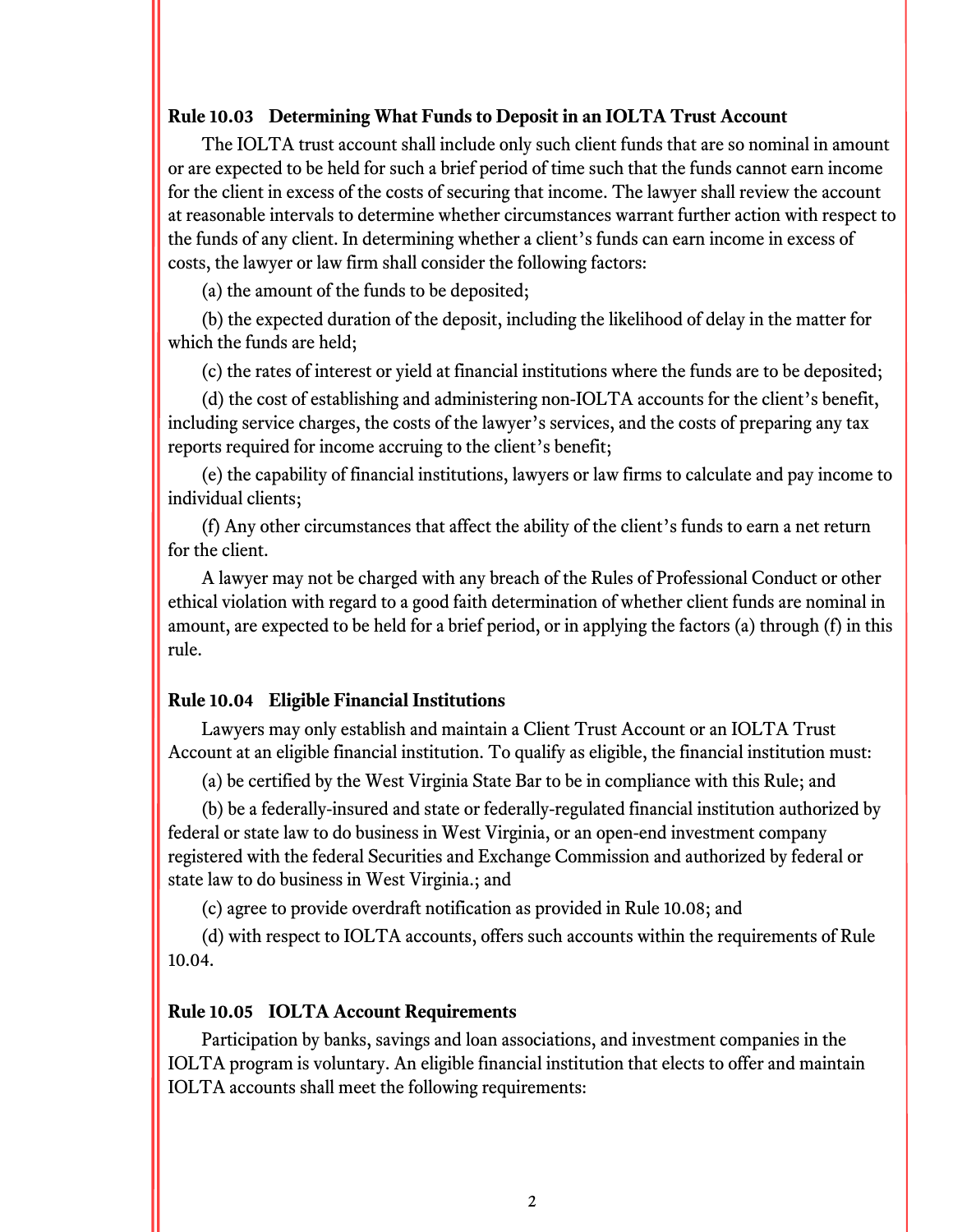(a) The eligible financial institution shall pay no less on its IOLTA accounts than the highest interest rate or dividend generally available from the institution to its non-IOLTA customers when the IOLTA account meets or exceeds the same minimum balance or other eligibility qualifications on its non-IOLTA accounts. Interest and dividends shall be calculated in accordance with the eligible institution's standard practices for non-IOLTA customers. In determining the highest interest rate or dividend generally available from the institution to its non-IOLTA customers, an eligible institution may consider, in addition to the balance in the IOLTA account, factors customarily considered by the institution when setting interest rates or dividends for its non-IOLTA customers, provided that such factors do not discriminate between IOLTA accounts and non-IOLTA accounts and that these factors do not include the fact that the account is an IOLTA account. Nothing in this rule shall preclude an eligible institution from paying a higher interest rate or dividend than described above or electing to waive any fees and services charges on an IOLTA account.

(b) An eligible institution may choose to pay the highest interest or dividend rate in Rule 10.05(a), less allowable reasonable fees as set forth in Rule 10.05(d), if any, on an IOLTA account in lieu of establishing it as a higher rate product.

(c) The IOLTA Trust Account shall be an interest or dividend-bearing account. Interest- or dividend-bearing account means: (1) an interest-bearing checking account; (2) a checking account paying preferred interest rates, such as money market or indexed rates; (3) a government interest-bearing checking account such as accounts used for municipal deposits; (4) a business checking account with an automated investment sweep feature which is a daily (overnight) financial institution repurchase agreement or an open-end money market fund; or (5) any other suitable interest or dividend-bearing account offered by the institution to its non-IOLTA customers. A daily financial institution repurchase agreement must be fully collateralized by or invested in Securities and may be established only with an eligible institution that is wellcapitalized or adequately capitalized as those terms are defined by applicable federal statutes and regulations. An open-end money market fund must be invested in U.S. Government Securities and must hold itself out as a money-market fund as that term is defined by federal statutes and regulations under the Investment Company Act of 1940, and, at the time of the investment, must have total assets of at least \$250,000,000. United States Government Securities are defined to include debt securities of Government Sponsored Enterprises, such as, but not limited to, debt securities of, or backed by, the Federal National Mortgage Association, the Government National Mortgage Association, and the Federal Home Loan Mortgage Corporation.

(d) Allowable reasonable fees are the only fees and service charges that may be deducted by an eligible institution from interest or dividends earned on an IOLTA account. Allowable reasonable fees are defined as per check charges, per deposit charges, a fee in lieu of minimum balances, sweep fees, FDIC insurance fees, and a reasonable IOLTA account administrative fee. Allowable reasonable fees may be deducted from interest or dividends on an IOLTA account only at the rates and in accordance with the customary practices of the eligible institution for non-IOLTA customers. No fees or service charges shall be collected from the principal balance deposited in an IOLTA account. Any fees and service charges other than allowable reasonable fees shall be the sole responsibility of, and may only be charged to, the lawyer or law firm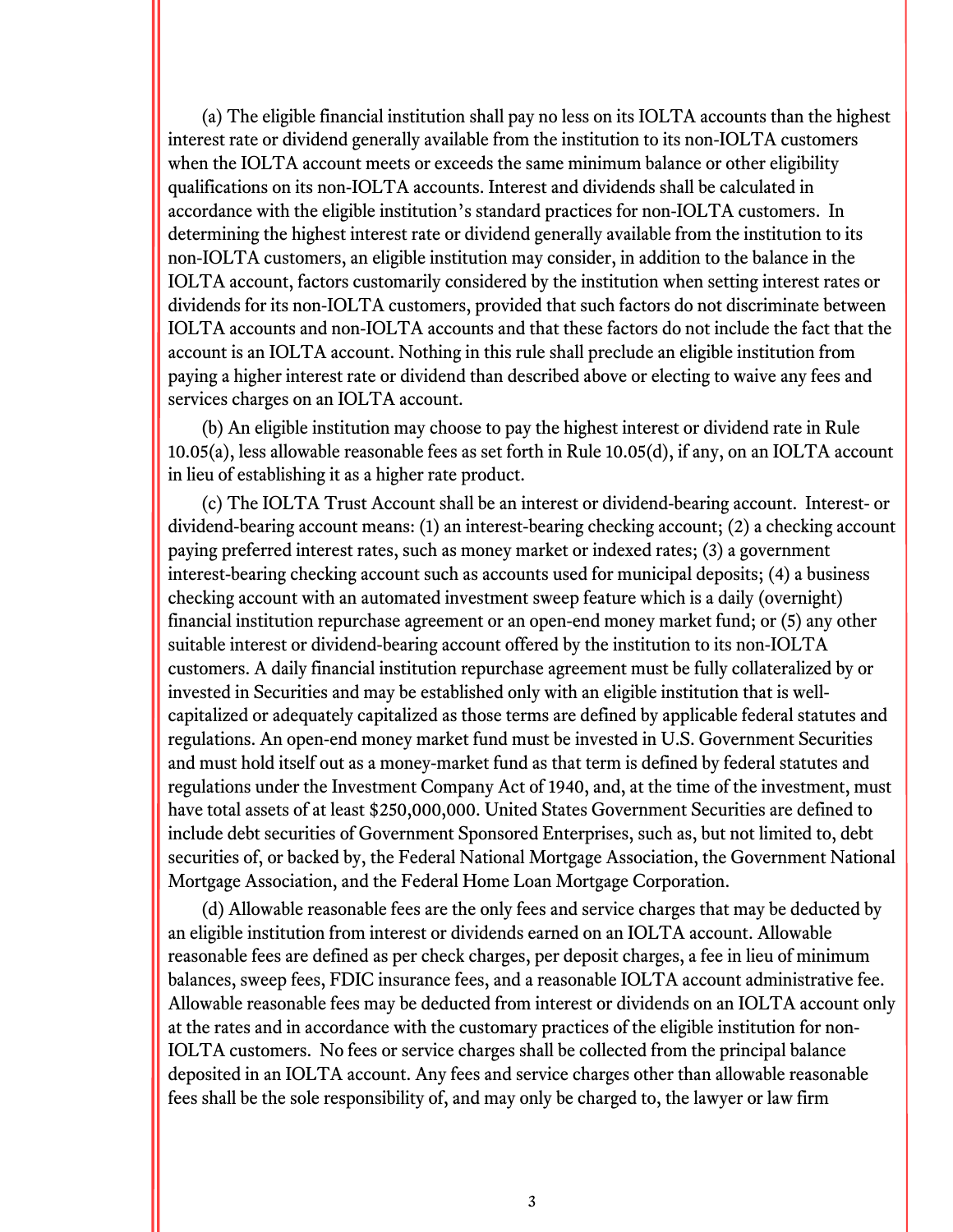maintaining the IOLTA account, including bank overdraft fees and fees for check returns for insufficient funds. Fees and service charges in excess of the interest or dividends earned on one IOLTA account for any period shall not be taken from interest or dividends earned on any other IOLTA account or accounts or from the principal of any IOLTA account.

(e) As an alternative to the rates required under Rule 10.05(a), an eligible institution may choose to pay on IOLTA accounts an amount equal to 65% of the Federal Funds Target Rate as reported in the Wall Street Journal on the first calendar day of the month. The amount is net of all allowable reasonable fees under Rule 10.05(d). This initial benchmark rate of 65% of the Federal Funds Target Rate may be adjusted once a year by the West Virginia State Bar, upon 90 days' written notice to financial institutions participating in the IOLTA program at which time financial institutions may elect to pay the new benchmark amount or may choose among the other options at Rule 10.05(a).

(f) The name of the IOLTA trust account shall be in the following format: "(*Attorney or Firm Name*), IOLTA Trust Account".

#### **Rule 10.06 Lawyer Instructions to IOLTA Account Institution**

The lawyer shall direct the eligible financial institution as follows with regard to an IOLTA account:

(a) To remit interest or dividends, on at least a quarterly basis, net of allowable reasonable service charges or fees, if any, to the West Virginia State Bar; and

(b) To transmit with each remittance to the West Virginia State Bar, a statement in any form and through any manner of transmission approved by the State Bar showing the name of the lawyer or law firm on whose account the remittance is sent and the amount of the remittance attributable to each, the account number for each account, the rate and type of interest or dividend, the amount and type of allowable reasonable service charges or fees; and the average account balance for the reporting period; and

(c) To transmit to the depositing lawyer or law firm a report in accordance with the institution's normal procedures for reporting to depositors.

#### **Rule 10.07 Exemptions from the IOLTA Program**

An attorney or the law firm with which the attorney is associated may be exempt from the requirement to maintain an IOLTA Trust Account in accordance with this Rule if:

(a) the nature of the attorney's or law firm's practice is such that the attorney or law firm never receives client funds that would require an IOLTA Trust Account;

(b) the attorney is a full-time judge, government attorney, military attorney, or inactive attorney; or

(c) the West Virginia State Bar's Board of Governors, having received a petition requesting an exemption, may exempt the attorney or law firm from participation in the program for a period of no more than two years when service charges on the attorney's or law firm's Trust Account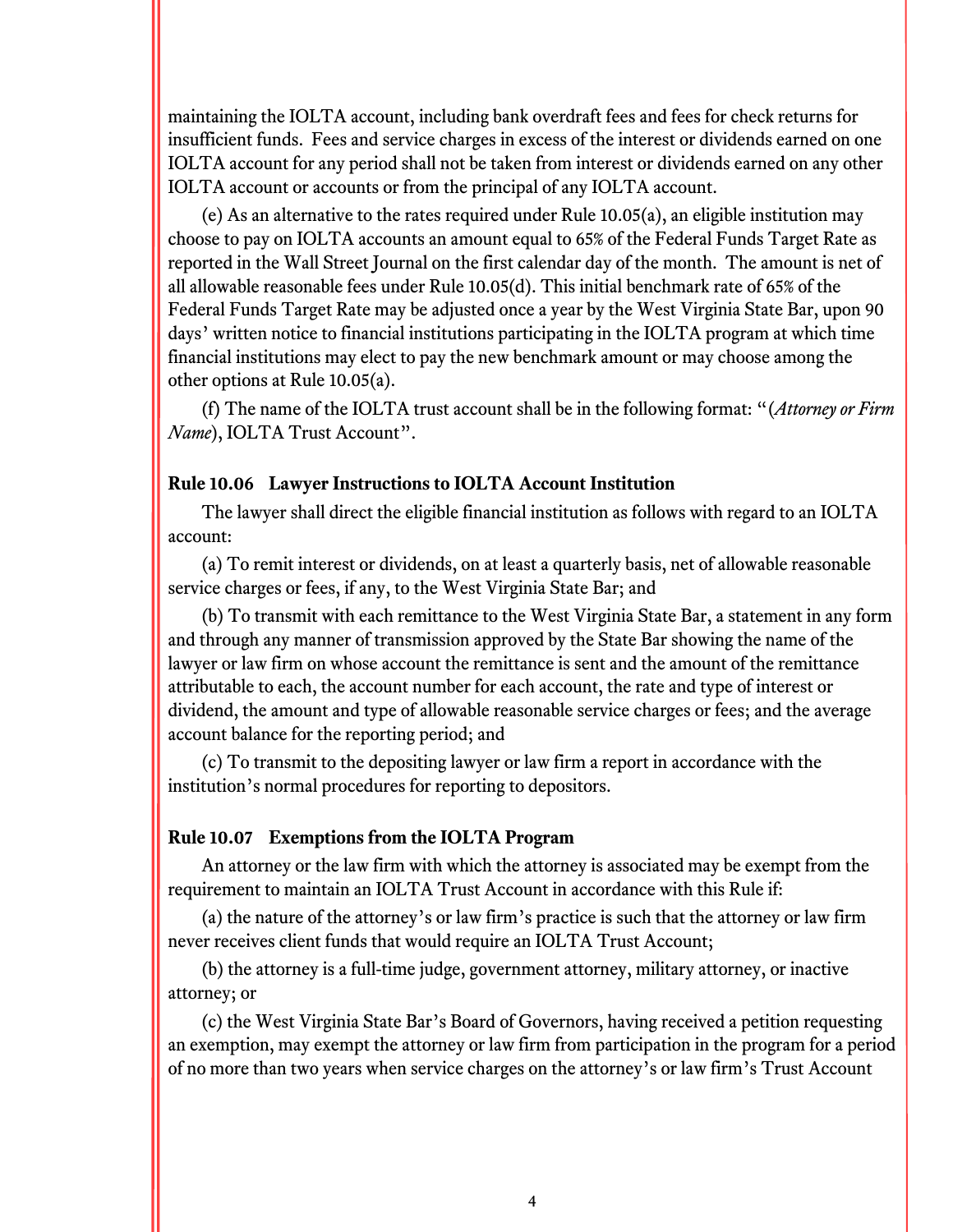equal or exceed any interest generated or when compliance with the Rule would create an undue hardship on the lawyer and would be extremely impractical.

## **Rule 10.08 Overdraft Notification**

(a) In the event any properly payable instrument is presented against a Client Trust Account or an IOLTA Trust Account containing insufficient funds, irrespective of whether or not the instrument is honored, the eligible financial institution must provide a report to the West Virginia State Bar. Every lawyer practicing or admitted to practice in this jurisdiction shall, as a condition thereof, be conclusively deemed to have consented to the reporting and production requirements mandated by this Rule.

(b) The eligible financial institution shall file an overdraft notification agreement with the State Bar. The agreement shall apply to all branches of the financial institution and cannot be canceled except upon 30-day notice in writing to the West Virginia State Bar. The West Virginia State Bar shall annually publish a list of financial institutions that have agreed to comply with this Rule and may establish operational guidelines governing amendments to the list of eligible financial institutions.

(c) The overdraft notification agreement shall provide that all reports made by the financial institution shall be in the following format:

(1) in the case of a dishonored instrument, the report shall be identical to the overdraft notice customarily forwarded to the depositor, and should include a copy of the dishonored instrument, if such a copy is normally provided to depositors; and

(2) in the case of instruments that are presented against insufficient funds but which instruments are honored, the report shall identify the financial institution, the lawyer or law firm, the account number, the date of presentation for payment and the date paid, as well as the amount of overdraft created thereby.

(d) Nothing herein shall preclude a financial institution from charging a particular lawyer or law firm for the reasonable cost of producing the reports and records required by this Rule. Fees charged for the reasonable cost of producing the reports and records required by this Rule are the sole responsibility of the lawyer or law firm, and are not allowable reasonable fees for IOLTA accounts as defined in Rule 10.05(d).

## **Rule 10.09 Disposition of IOLTA Funds Whose Owners Cannot Be Located or Cannot Be Identified**

(a) When an executor, administrator, personal representative, administrator c.t.a, curator of the estate, administrator de bonis, or ancillary administrator, or a lawyer, law firm, or trustee appointed under the Rules of Lawyer Disciplinary Procedure holds funds in an IOLTA account for a client or third party, and cannot locate that client or third party after four or more months of reasonable efforts to do so, it shall pay the funds to the West Virginia State Bar, while at the same time notifying the Executive Director, under oath, of the efforts made to locate the owner, whether client or third party.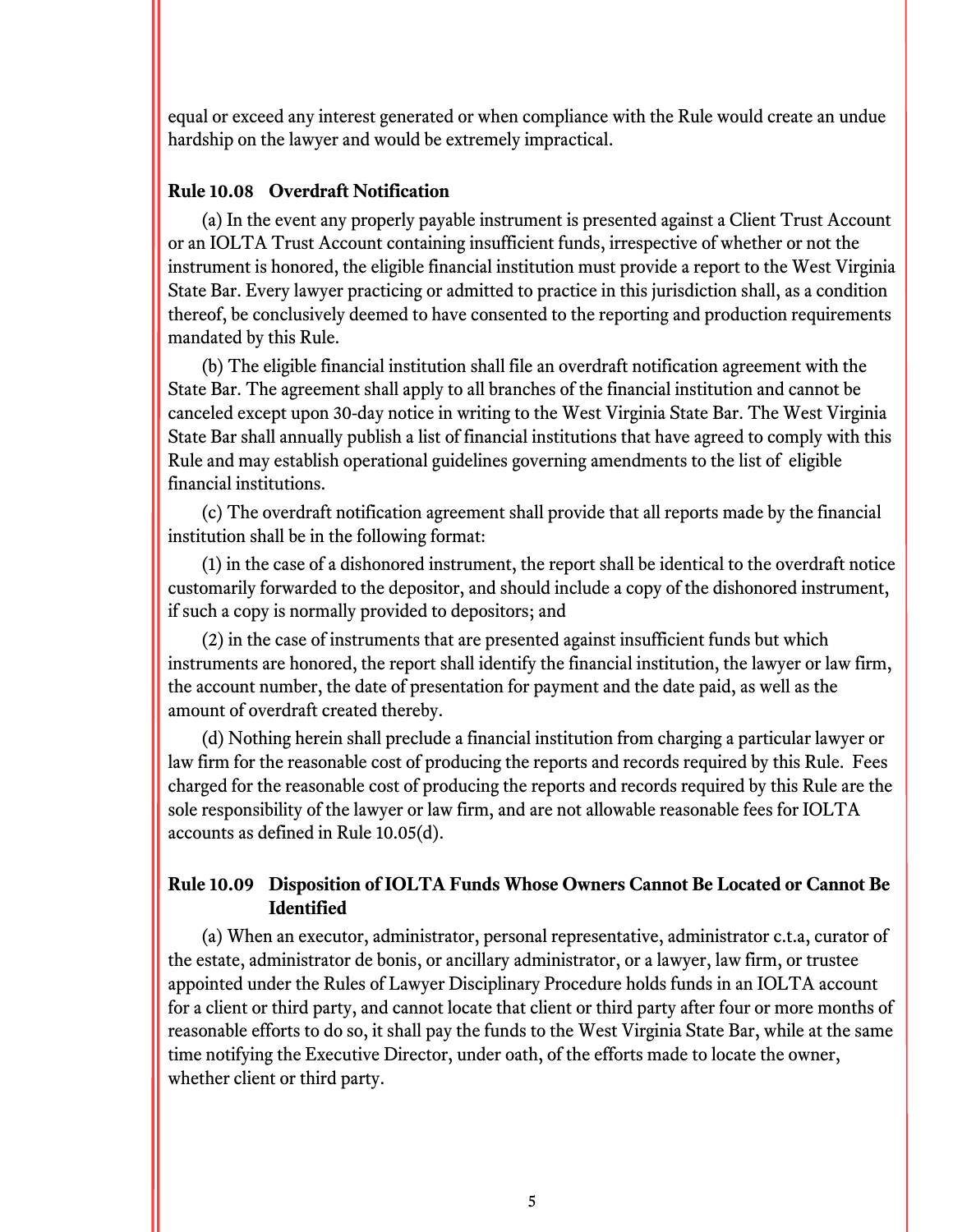(b) When an executor, administrator, personal representative, administrator c.t.a, curator of the estate, administrator de bonis, or ancillary administrator, or a lawyer, law firm, or trustee appointed under the Rules of Lawyer Disciplinary Procedure cannot identify the owner or owners of funds in an IOLTA account, whether client or third party, after four or more months of reasonable efforts to do so, the lawyer, law firm, or trustee appointed under the Rules of Lawyer Disciplinary Procedure shall petition the Supreme Court of Appeals for leave to pay the funds to the West Virginia State Bar, together with a statement, under oath, of the efforts made to identify and locate the owner or owners.

(c) The executor, administrator, personal representative, administrator c.t.a, curator of the estate, administrator de bonis, or ancillary administrator, or lawyer, law firm, or trustee appointed under the Rules of Lawyer Disciplinary Procedure shall have a continuing responsibility for returning the funds to the owner or owners. If the owner of such funds remitted to the West Virginia State Bar is identified and located within two years after the funds have been remitted to the West Virginia State Bar, then the lawyer, law firm, or trustee shall notify the West Virginia State Bar IOLTA Advisory Committee; and request, pursuant to procedures adopted by the West Virginia State Bar IOLTA Advisory Committee for that purpose, a refund of the amounts paid. The lawyer, law firm, or trustee shall be responsible for proper distribution of any funds that are refunded.

(d) The procedures in Rule 10.09(a) and (b) shall apply in cases where the amount of the funds is \$500 or more. In cases where the amount of the funds is \$500 or less, the executor, administrator, personal representative, administrator c.t.a, curator of the estate, administrator de bonis, or ancillary administrator, or the lawyer, law firm or trustee appointed under the Rules of Lawyer Disciplinary Procedure, shall remit the funds directly to the West Virginia State Bar.

### **Rule 10.10 Distribution of IOLTA Funds by the West Virginia State Bar**

All IOLTA funds remitted to the West Virginia State Bar shall be distributed by that entity as follows:

(a) an annual fee not to exceed thirty thousand dollars shall be retained by the West Virginia State Bar, for administration of the fund, with a detailed annual accounting of services performed in consideration for such fee to be filed for public inspection with the Supreme Court of Appeals;

(b) special grants not to exceed fifteen percent of the fund's annual receipts to WV CASA Network, coordinating agency for court-appointed special advocate programs, in the amount of 43.5 percent of special grant funds available; to the West Virginia Fund for Law in the Public Interest, Inc., in the amount of 19.3 percent of special grant funds available; to the Appalachian Center for Law and Public Service, in the amount of 7.72 percent of special grant funds available; to West Virginia Senior Legal Aid, Inc., in the amount of 24.125 percent of special grant funds available; and to ChildLaw Services of Mercer County 5.355 percent of special grant funds available; and

(c) Seventy-five percent (75%) of the remaining funds to Legal Aid of West Virginia and twenty-five percent (25%) of the remaining funds to Mountain State Justice or such other method of distribution as may hereinafter be adopted by order of the Supreme Court of Appeals. Any